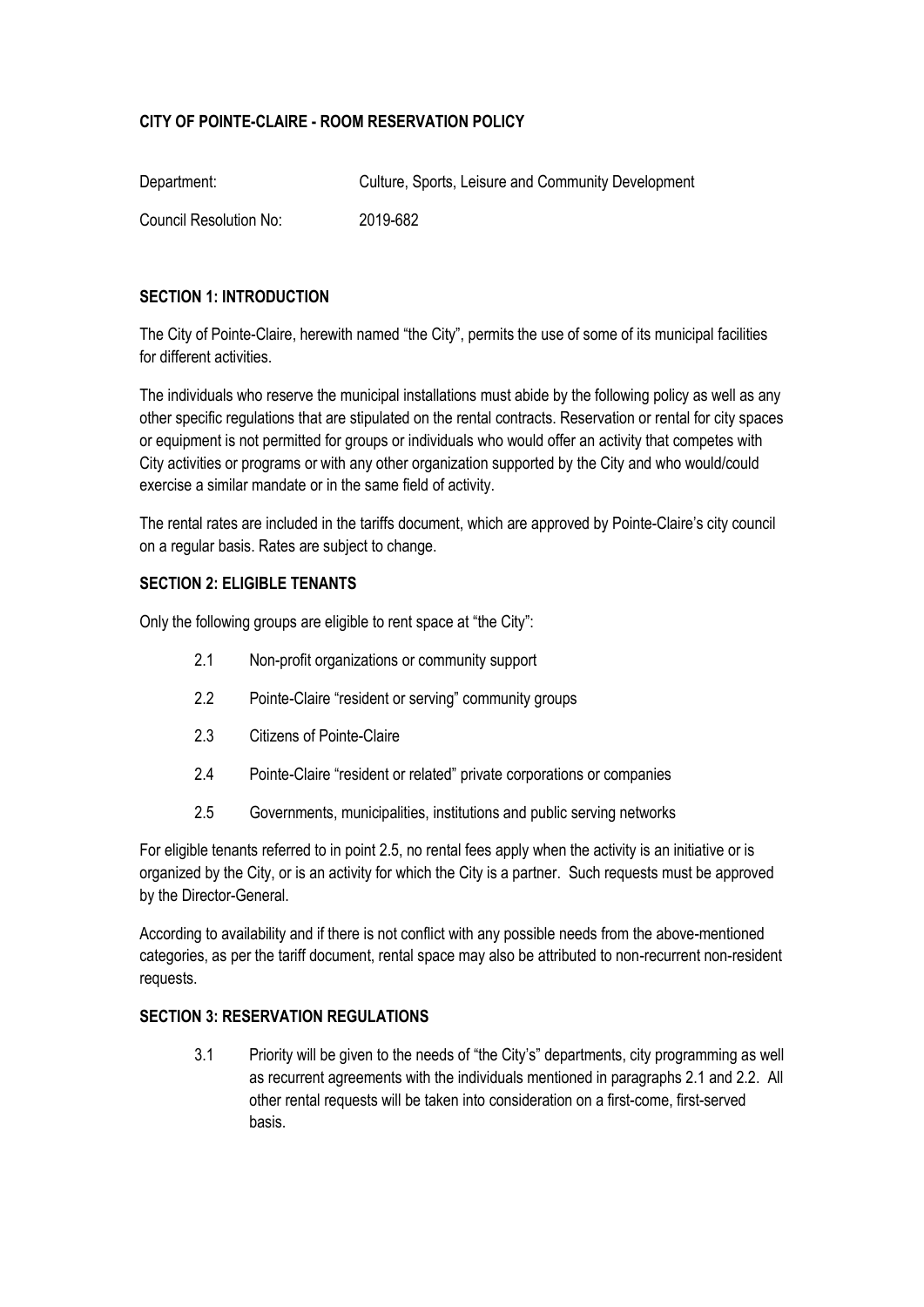- 3.2 The lessee who signs the contract must be an adult (at least 18 years of age). The lessee is responsible for the rental and for the payment. The rental cannot be transferred or be subleased.
- 3.3 Subject to an authorization for a late departure, all activities must cease by midnight, as stipulated in the contract. The volume of music and noise levels must be kept to a minimum as of 11 p.m. and no music or noise shall be heard outside a building or room where an activity is taking place. The departure from the premises must be conducted calmly. The lessee must respect "the City's" by-law concerning nuisances (PC-1495) at all times.
- 3.4 "The City" reserves the right to refuse a lessee for the following reasons subject to a previous rental:
	- a. If there is an outstanding invoice
	- b. If a fob or key is not returned on time
	- c. If damages have been sustained
	- d. If the contract has been violated

e. "The City's" by-law concerning nuisances (PC-1495) were not adequately respected.

- 3.5 Entrance fees to public activities and events are strictly forbidden, unless duly authorized by the City. An application request form for such special authorization may be obtained from the City.
- 3.6 In compliance with "the City" tariff by-law, additional fees will be charged for any extra time of occupancy.
- 3.7 Religious or political ceremonies and/or related events are not permitted on a municipal property or in the premises, or facilities of the City.
- 3.8 No animal is permitted in city buildings unless it is an official service animal or part of special activities organized or authorized by the City.
- 3.9 The City reserves the right to decide which type of activity will be permitted in each of its buildings in line with its bylaws and regulations and the vocation of each facility, while respecting its limits.
- 3.10 Commercial activities and sales are not allowed on City premises unless specifically authorized by the City. An application request form for the authorization of such special activities may be obtained from the City.
- 3.11 The on-site presence of a janitor (City employee) can be required by the City for certain buildings. If required, a janitorial fee will be applicable to the room rental fee, unless already included in the original fee.
- 3.12 The use of or installation, by the lessee, of any type of tent, shelter, inflatable structure or game is prohibited inside a facility or in a park unless specifically authorized by the city's Public Security or by the Montreal Fire department (SIM), where applicable. An application request form for the authorization of such special activities may be obtained from the City.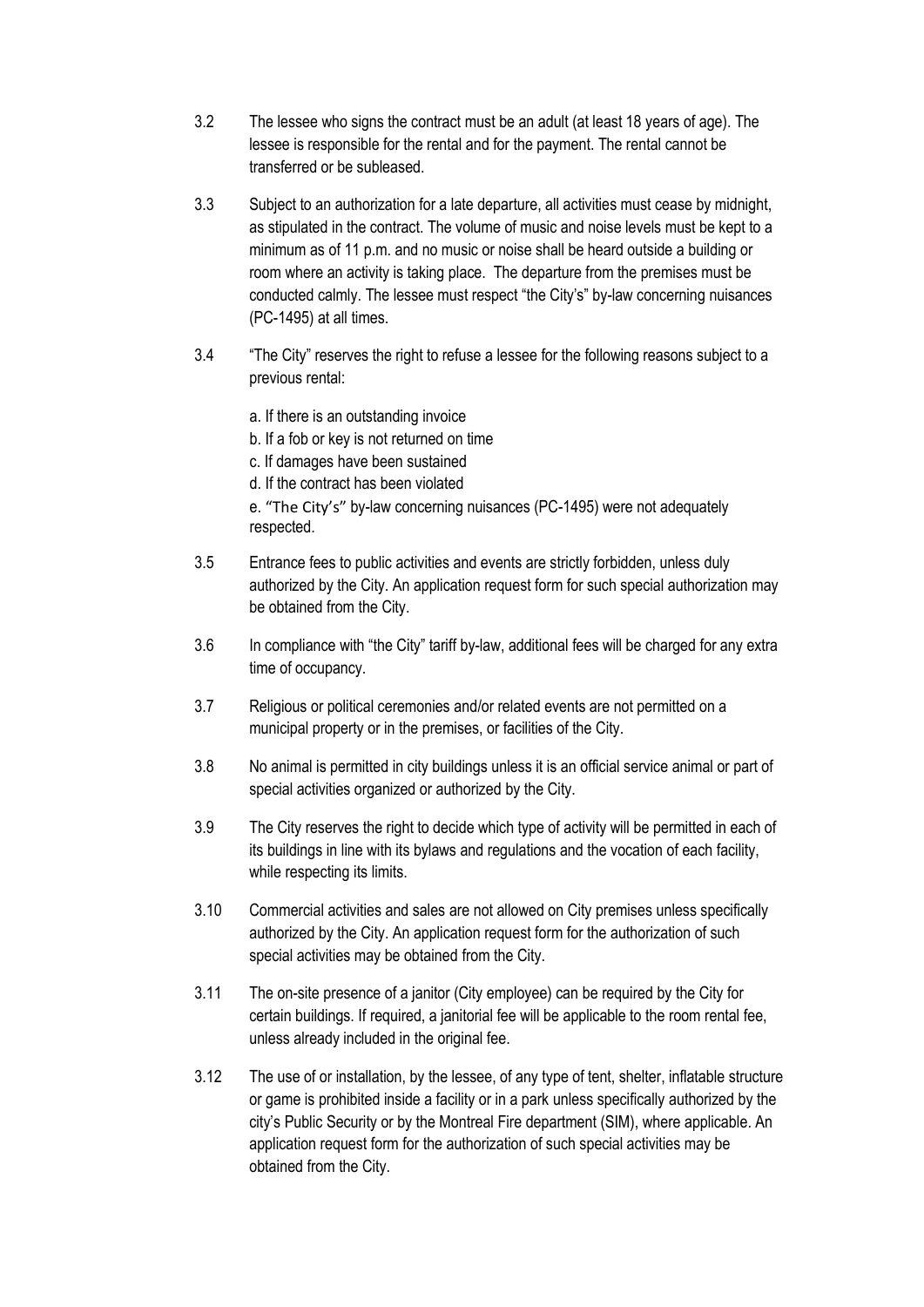## **SECTION 4: RESPONSABILITIES AND OBLIGATIONS OF THE LESSEE**

- 4.1 The lessee must ensure that the facility is in the same condition as it was received. Guests may not change or interfere with any part of the equipment, buildings or grounds. Acts of vandalism or any other kind of damage will not be tolerated, and the lessee will be held liable by "the City".
- 4.2 All waste is to be disposed of properly, and recycling and composting are mandatory.
- 4.3 Bylaw PC-2888 prohibits consumption of cannabis and/or any derived product, and alcoholic beverages, inside and outside of all city buildings, and also on all outdoor spaces, parks and sport grounds. However, the sale or service of alcoholic beverages may be authorized if the lessee with the agreement of the City, previously and duly obtained the appropriate alcohol permit from the *Régie des alcools,des courses et des jeux*. The permit must be sent to the city at least 48 hours prior to the event and must be visible in the facility at all times during the rental.
- 4.4 The lessee is responsible for familiarizing themselves with emergency communications and evacuation procedures.
- 4.5 Emergency exits must not be obstructed by chairs, tables and bulky items. A clearance of 3.05 m (10 ft) facing said exits must be respected. Decorations installed by the lessee must be fire resistant and must not interfere with emergency exits, access to other rooms of the buildings, sprinkler system or any other security items.
- 4.6 The lessee is responsible for the good conduct of all participants, as well as the staff he will hire to host an event, including the caterer. Maximum capacity of the space must always be respected.
- 4.7 In case of an event or activity grouping minors, the lessee must at all times have adult representatives (over 18 years) present on the premises, with a ratio of 1 adult for 10 minors. However this ratio may vary according to the age, the site or any special needs related to the participants in the activity.
- 4.8 The lessee will have to repay the lessor for any and all damages (other than normal wear and tear) caused to the premises and will have to compensate the City for any and all claims of any nature whatsoever for loss of property, damages, or injury to persons or property, or from the direct or indirect use of said space or arising for any reason or cause whatsoever during the term of this rental contract.
- 4.9 At all times the lessee must respect and/or apply all laws and bylaws issued by any public authority (municipal, provincial or federal). "The City's by-laws are available on www: pointe-claire.ca. The lessee must also recognize and accept that City employees or appropriate authorities may enforce these regulations.
- 4.10 Municipal buildings are smoke-free and it is strictly forbidden to smoke in the building or on surrounding patios or outside spaces. Furthermore, a minimal distance of 9 m (29.5 ft), from all municipal building entrances must be respected by any smoker at all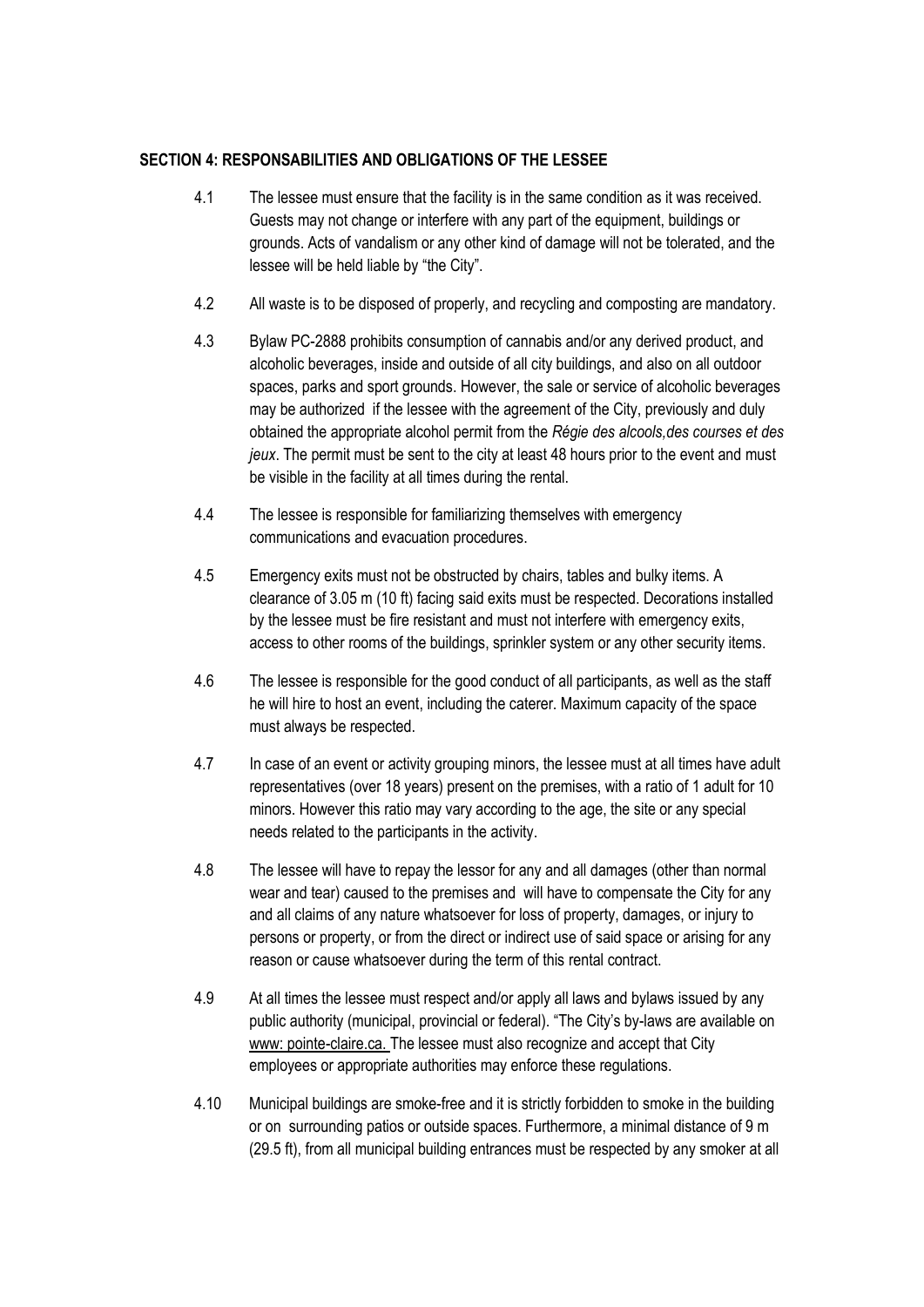times. The lessee will be fined by "the City" for all violations of the city's smoking bylaw by anyone present or attending the activity or event.

- 4.11 The lessee acknowledges and agrees that the City shall not be held responsible for failure to fulfill lessor's obligations, if such failure arises from any strike, walkout, riot, act of public authority (federal, provincial, or municipal), or for any reason or cause whatsoever beyond the immediate and direct control of the City. Whenever possible, the City will offer another possible location to the lessee.
- 4.12 Non-profit organizations, institutions and private or public corporations must possess a liability insurance certificate of a minimum of 2 million dollars covering all the activity forming the subject of the rental agreement.
- 4.13 All rental requests must be submitted in writing.
- 4.14 The use of push-pins, staples, duct tape and nails on any walls or furniture other than those specifically designated for such use are forbidden. If the presence of a janitor is not required in the reserved facility, the lessee must set up and take down tables and chairs.
- 4.15 The lessee must properly dispose of all garbage, close all windows, shut lights and lock all doors before leaving the premises.
- 4.16 Unless specifically authorized by "the City", the use of confetti, sequins, soap bubbles, rice, etc. are forbidden inside and/or outside any city facility. Furthermore, extra cleaning charges could also be charged if the City deems that the premises was left excessively dirty.

#### **SECTION 5: FEES, PENALTIES AND INCLUSIONS**

- 5.1 A 25% non-refundable deposit is required to reserve facilities or equipment. The final fee may vary depending on the nature of the event. The invoice shall be sent to the lessee and payment is requested upon reception of the invoice. Extra fees could be charged if any terms of the rental contract were not respected.
- 5.2 Any remaining fee balance must be fully paid 30 days prior to the event. The related invoice will be sent to the lessee and payment is due upon reception of the invoice.
- 5.3 The full amount of the rental will be refunded if the original applicant gives to the City a cancellation notice in writing and within 21 days prior to the event.
- 5.4 A change of date requested in writing within 10 days of the event may be possible depending on availability. However, a 25% rescheduling fee will be added to the final invoice.
- 5.5 A \$35 administrative fee will be payable for any non-sufficient-funds (NSF) check.
- 5.6 If available, tables and chairs will be provided with the rental.
- 5.7 Rental fees will also apply for any other type of equipment, (subject to availability) and this, according to the facility rented. An additional security deposit could be required depending on the type of equipment rented.